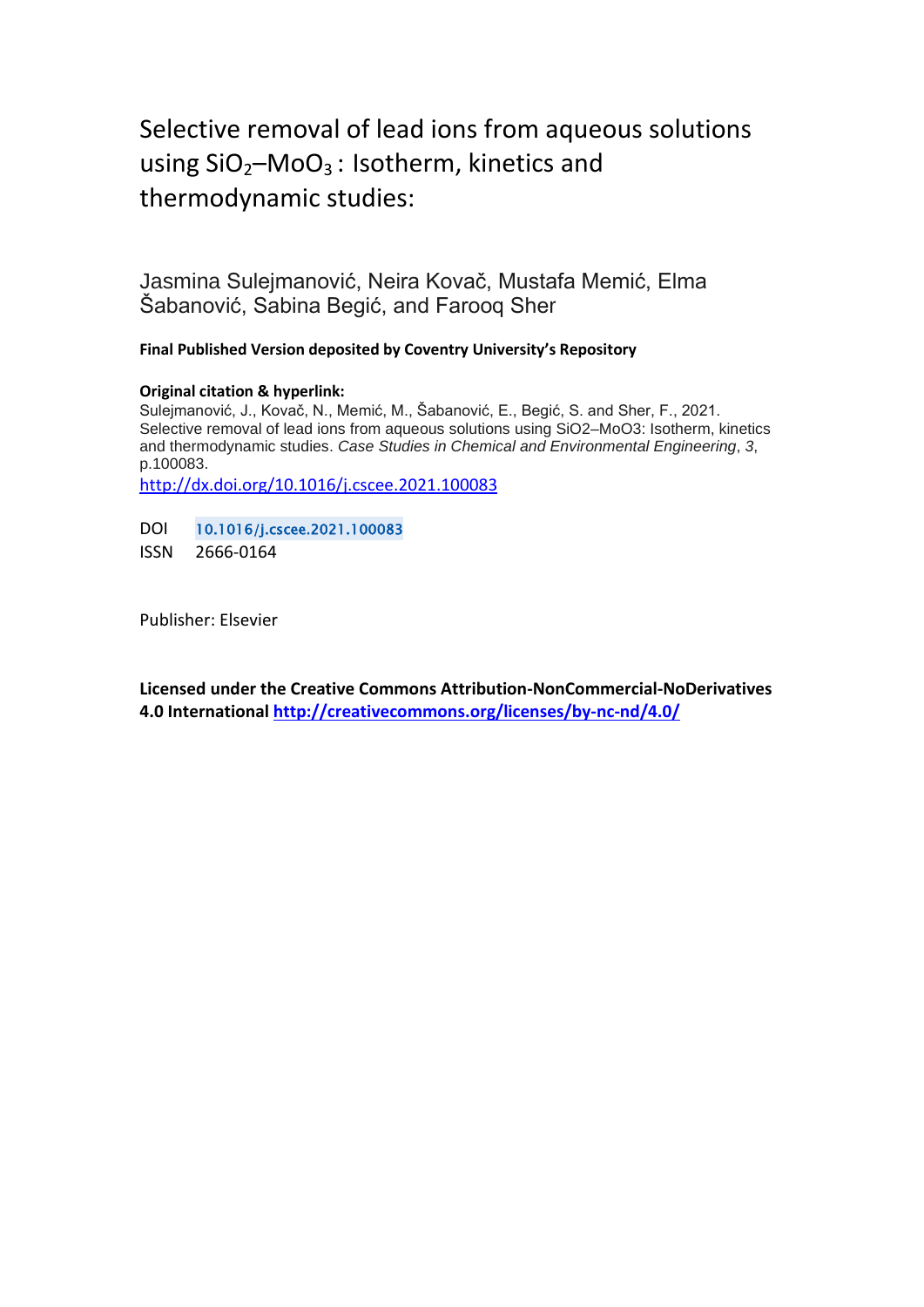Contents lists available at [ScienceDirect](www.sciencedirect.com/science/journal/26660164)



Case Studies in Chemical and Environmental Engineering

journal homepage: <www.editorialmanager.com/cscee/default.aspx>

## Selective removal of lead ions from aqueous solutions using  $SiO<sub>2</sub>$ –MoO<sub>3</sub>: Isotherm, kinetics and thermodynamic studies



Jasmina Sulejmanović <sup>[a,](#page-1-0) \*\*</sup>, Neir[a](#page-1-0) Kovač <sup>a</sup>, Mustafa Memić <sup>a</sup>, Elma Šabanović <sup>a</sup>, Sabina Begić <sup>a</sup>, Farooq Sher $\overline{b}$  $\overline{b}$  $\overline{b}$ ,

<span id="page-1-0"></span><sup>a</sup> Department of Chemistry, Faculty of Science, University of Sarajevo, 71 000, Sarajevo, Bosnia and Herzegovina

<span id="page-1-2"></span><sup>b</sup> School of Mechanical, Aerospace and Automotive Engineering, Faculty of Engineering, Environmental and Computing, Coventry University, Coventry, CV1 5FB, United Kingdom

## ARTICLE INFO

Keywords: Environmental pollution Adsorption Pb(II) Renewable sorbent Thermodynamic Silica and Wastewater treatment.

## ABSTRACT

This study reveals novel data on adsorptive removal of Pb(II) from single metal solution, as well as from multimetal solution containing Cd(II), Co(II), Cr(III), Cu(II), Fe(III), Mn(II), Ni(II) and Zn(II) ions along with Pb(II) using inorganic SiO<sub>2</sub>–MoO<sub>3</sub> sorbent in a batch system. The results of multi-metal solution system were strongly pH-depended and due to occurred precipitation of Fe(III) in the form of hydroxide. The parameters affecting the sorption efficiency (contact time, sorbent dosage and initial analyte concentration) were evaluated for single solution system. The optimal conditions for  $SiO_2-MoO_3$  sorbent indicated high affinity toward Pb(II) ions within following process parameters; pH value 3, sorbent dosage 50 mg and contact time 60 min for maximum  $Pb^{2+}$ concentration of 100 mg/L. The adsorption data for Pb(II) utilizing SiO<sub>2</sub>–MoO<sub>3</sub> best fit to pseudo-second-order kinetic model ( $R^2 = 0.9998$ ) and Langmuir isotherm model ( $R^2 = 0.9320$ ) with an adsorption capacity of 222.20 mg/g and  $R_{\text{eff}} > 95$ %. According to thermodynamic study, the adsorption process is feasible, spontaneous and exothermic ( $\Delta G = -18.6$  kJ/mol,  $\Delta H = -7.5$  kJ/mol and  $\Delta S = 37.32$  J/mol K). The results of present study demonstrated that  $SiO_2-MoO_3$  material as a renewable sorbent for Pb(II) removal.

## 1. Introduction

Wastewater categories differ in terms of contaminants type/nature such as pesticides, various organic dyes and pharmaceuticals etc. [[1](#page-4-0)[,2\]](#page-4-1). Among them, heavy metals, because of their non-degradable features are widely present in Earth's atmosphere, hydrosphere, biosphere and lithosphere. Due to general toxicity of the heavy metals and their harmful effects even at very low concentrations, these are classified as huge and serious environmental problem [\[3](#page-4-2),[4\]](#page-4-3), which has initiated many studies aimed to solve problems on quantification, distribution, mobility and removal of these pollutants [[5](#page-4-4)[,6,](#page-4-5)[7](#page-4-6)]. The challenges associated with the treatment of lead (Pb)-containing wastewater is important because of its ecological impact and effect on humans' health [[8\]](#page-4-7). Adsorption has become one of the alternative methods and in recent years the need for new, unexplored, cheaper and more effective sorbents to solve these aforementioned problems have been increased [\[9,](#page-4-8)[10](#page-4-9)]. In this regard, opportunities to assess the feasibility of new metal-oxide functionalized silica sorbents for heavy metal removal is still in the research domain [\[11](#page-4-10)[,12\]](#page-4-11).

Recently, molybdenum (VI) oxide-modified silica gel material was synthesized, characterized and used for the preconcentration of very low heavy metals concentrations from river water [[13\]](#page-4-12), however, has not been used in a batch removal system. In comparison with literature review  $[11,14-16]$  $[11,14-16]$  $[11,14-16]$  $[11,14-16]$  $[11,14-16]$  the proposed synthesis of  $SiO<sub>2</sub>$ –MoO<sub>3</sub> sorbent is less demanding resulting in material rich in chemically reactive oxygen containing functional groups. The additional novelty of the research is aimed towards the examination of reducing efficiency or complete removal of Pb(II) ions from single metal (just Pb ion), as well as from multi-metal aqueous solutions (Containing Cd, Co, Cr, Cu, Fe, Mn, Ni, and Zn ions along with Pb) using  $SiO_2$ -MoO<sub>3</sub> sorbent in the pH range 3-5. In present study, the removal of Pb(II) was studied under various other key adsorption conditions (time, mass of sorbent, initial ion concentration and temperature) to evaluate the nature of binding mechanisms of Pb(II) onto used sorbent. The affinity of the sorbent was determined based on the value of removal efficiency (%), Reff (%) and adsorption capacity, q (mg/g).

E-mail addresses: [jasmina\\_sulejmanovic@yahoo.com](mailto:jasmina_sulejmanovic@yahoo.com) (J. Sulejmanovic), [Farooq.Sher@coventry.ac.uk](mailto:Farooq.Sher@coventry.ac.uk), [Farooq.Sher@gmail.com](mailto:Farooq.Sher@gmail.com) (F. Sher).

<https://doi.org/10.1016/j.cscee.2021.100083>

Received 18 December 2020; Received in revised form 15 January 2021; Accepted 17 January 2021

2666-0164/© 2021 The Author(s). Published by Elsevier Ltd. This is an open access article under the CC BY-NC-ND license [\(http://creativecommons.org/licenses/by](http://creativecommons.org/licenses/by-nc-nd/4.0/) $nc-nd/4.0/$ ).

<sup>\*</sup> Corresponding author.

<span id="page-1-1"></span><sup>\*\*</sup> Corresponding author.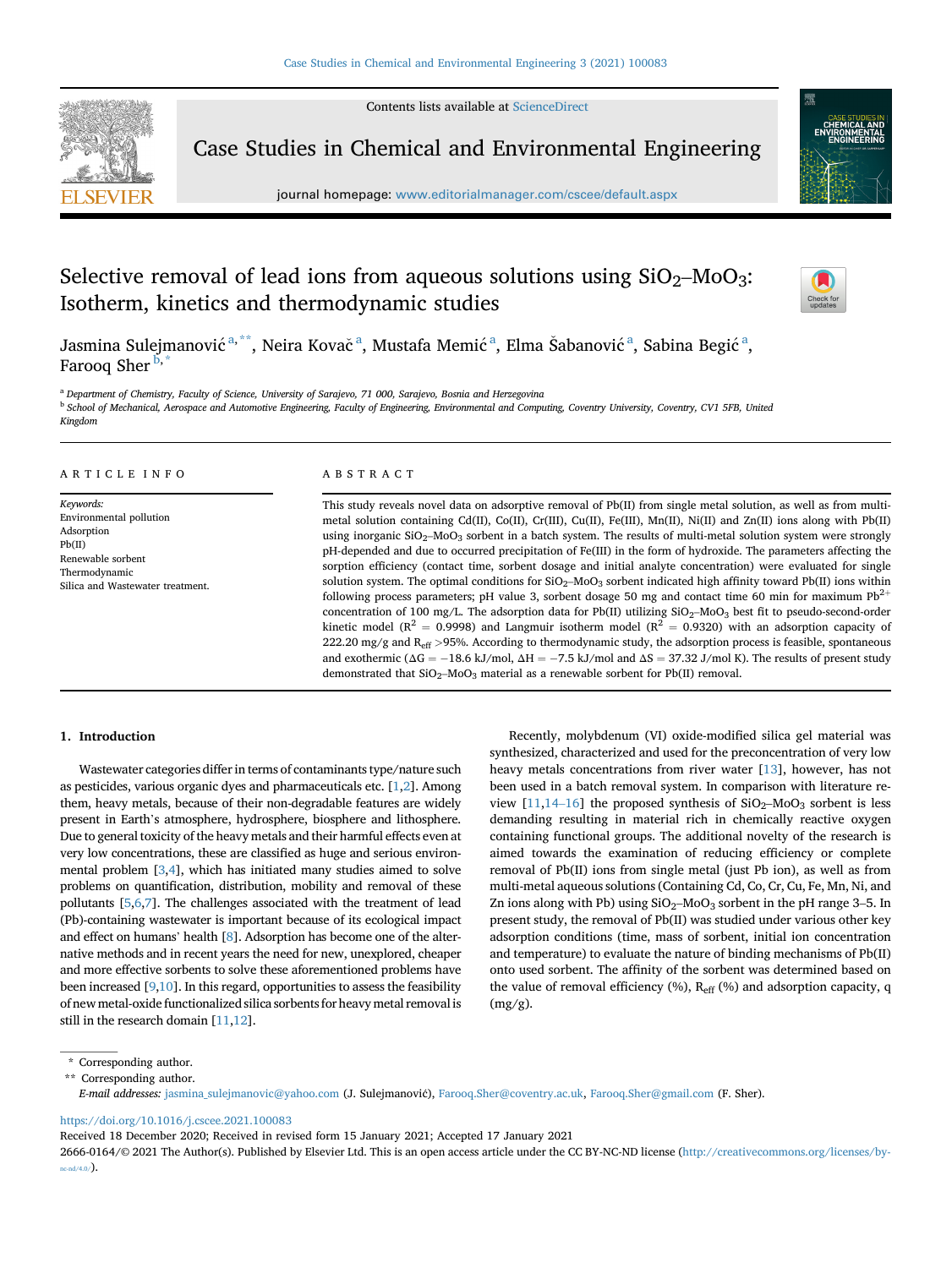<span id="page-2-2"></span>

Fig. 1. Effect of initial pH on  $Pb^{2+}$  adsorption from single metal and multi-metal solutions using  $SiO<sub>2</sub>$ –MoO<sub>3</sub> (n = 3).

## 2. Experimental

### 2.1. Batch adsorption experiments

Stock single-element atomic absorption standard solutions (1000 mg/ L, Certipur grade, Merck, Germany) of each Cd, Co, Cr, Cu, Fe, Mn, Ni, Pb and Zn were used. Working solutions containing different tested Pb(II) ion concentrations were prepared by dilution of mentioned stock solutions. The details about the synthesis and characterization of the silica gel modified with molybdenum(VI) oxide can be found in the previously published study [[13](#page-4-12)]. A suspension of 50 mg of  $SiO<sub>2</sub>$ –MoO<sub>3</sub> sorbent in 50 mL of a multi-metal solution containing 2 mg/L each of nine aforementioned metals (18 mg/L in total) was initially tested over the pH 3 to 5. After investigation of possible competitive adsorption at multi-metal solution on Pb adsorption over different pH values. Other key parameters influencing adsorption of Pb onto  $SiO_2$ –MoO<sub>3</sub> were tested in a single- $Pb^{2+}$  metal (non-competitive) solution that included optimization of contact time, mass of the sorbent, initial concentration of Pb(II), capacity as well as the reusability of  $SiO_2$ -MoO<sub>3</sub> sorbent. The quantification of metal contents after adsorption process was carried out by Varian SpectrAA model 240FS flame atomic absorption Spectrometer. The removal efficiency (%), Reff (%) of lead ions was calculated according to Eq. [\(1\);](#page-2-0) while the sorption capacity, q (mg/g) was calculated according to Vanderborght and Van Griekenm [[17\]](#page-4-14), Eq. [\(2\)](#page-2-1):

<span id="page-2-0"></span>
$$
R_{\text{eff}} = \frac{c_i - c_f}{c_i} \cdot 100 \tag{1}
$$

<span id="page-2-1"></span>
$$
q = \frac{(c_i - c_f)\mathbf{n}V}{m} \tag{2}
$$

where  $c_i$  and  $c_f$  are initial and final concentrations of metal ion (mg/L) respectively, V represents the volume of solution (L) and m refers to the mass of sorbent (g). To understand the biosorption mechanism of Pb(II) ions onto  $SiO_2$ -Mo $O_3$ , linearized equations of Langmuir, Freundlich and Temkin isotherm models as well as pseudo-first-order, pseudo-secondorder and intraparticle diffusion kinetic models were applied. In order to evaluate the applicability of each named model to the obtained experimental data, Chi square test (X $^2$ ), normalized deviation (ND) and the sum of squares error (SSE) were applied. The aforementioned parameters were calculated according to the expressions given by Šabanović et al. [[18\]](#page-4-15) and Sehar et al. [[19\]](#page-4-16). Furthermore, thermodynamic parameters,  $\Delta H^{\circ}$ ,  $\Delta S^{\circ}$  and  $\Delta G^{\circ}$  were calculated according to Nuhanović et al. [[20\]](#page-4-17).

<span id="page-2-3"></span>

Fig. 2. The effect of initial Pb(II) ion concentration on adsorption capacity and removal efficiency using  $SiO_2-MoO_3$  (Conditions: pH 3, contact time 60 min under 250 rpm, sorbent mass 50 mg and sample solution 50 mL).

## 3. Results and discussion

## 3.1. Effect of pH

Initial pH of multi-metal competitive  $(Cd^{2+}, Co^{2+}, Cu^{2+}, Cr^{3+}, Fe^{3+},$  $Mn^{2+}$ , Ni<sup>2+</sup>, Pb<sup>2+</sup> and Zn<sup>2+</sup>) and single-metal noncompetitive solution  $(Pb<sup>2+</sup>)$  was varied from 3 to 5 according to the batch procedure and obtained results are shown in [Fig. 1](#page-2-2).

The most significant divergence of lead ion percentage removal efficiency was observed at pH 5: 79.1% (multi-metal solution) and 36.7% (single Pb<sup>2+</sup> solution). The apparent "increase" of  $R_{\text{eff}}$  value (specifically at pH 5) due to possible co-precipitation of Pb(II) ions at iron(III) hydroxide caused a decrease in Pb(II) ion concentration resulting in higher obtained  $R_{\text{eff}}$  value. High  $R_{\text{eff}}$  at pH 3, for both solutions could contribute towards better driving force that causes better diffusion to the binding sites over the sorbent surface. Considering presented results, it can be concluded that  $SiO_2-MoO_3$  sorbent is suitable for  $Pb^{2+}$  ion removal from both, multi-metal solution as well as single solution at pH 3 and 4, while pH 5 should be avoided due to significant co-precipitation of Pb onto Fe(III) hydroxide precipitate.

## 3.2. Kinetic studies

Kinetic experiments were conducted at 5, 10, 20, 30, 40, 50, 60, 90, 120 and 180 min (n = 3). Initial sorption of Pb(II) ion onto  $SiO<sub>2</sub>$ –MoO<sub>3</sub> sorbent was rapid after only 5 min ( $R_{\text{eff}} = 89.72\%$ , q = 43.07 mg/g) followed by slow stabilization and equilibrium at 60 min ( $R_{\text{eff}} = 99.17\%$ ,  $q = 47.60$  mg/g). Pseudo-second-order model kinetic parameters indicated its applicability since the experimental value of adsorption (47.78 mg/g) was found to be very close to the model predicted value (48.07 mg/g) as well as high linearity agreement recording correlation coefficient  $(R^2)$  and constant  $(k_2)$  values of 0.9998 and 0.0148 g/mg min, respectively. Additionally,  $R^2$  for intraparticle diffusion model were 0.8593 (I phase), 0.7567 (II phase) and 0.9693 (III phase) indicating that Pb(II) ions adsorption was more present on the pore surface of the sorbent (phase III) as well as by external diffusion and exchange with easily exchangeable ions (phase I), while exchange with more difficulty exchangeable ions (phase II) was negligible. Furthermore, low values of  $X^2$ , ND and SSE of statistical analysis (0.0017; 0.0551 and 0.026 respectively) supported and validated pseudo-second-order model based on chemisorption as best to describe the adsorption process of Pb(II) ion onto SiO<sub>2</sub>-MoO<sub>3</sub> surface.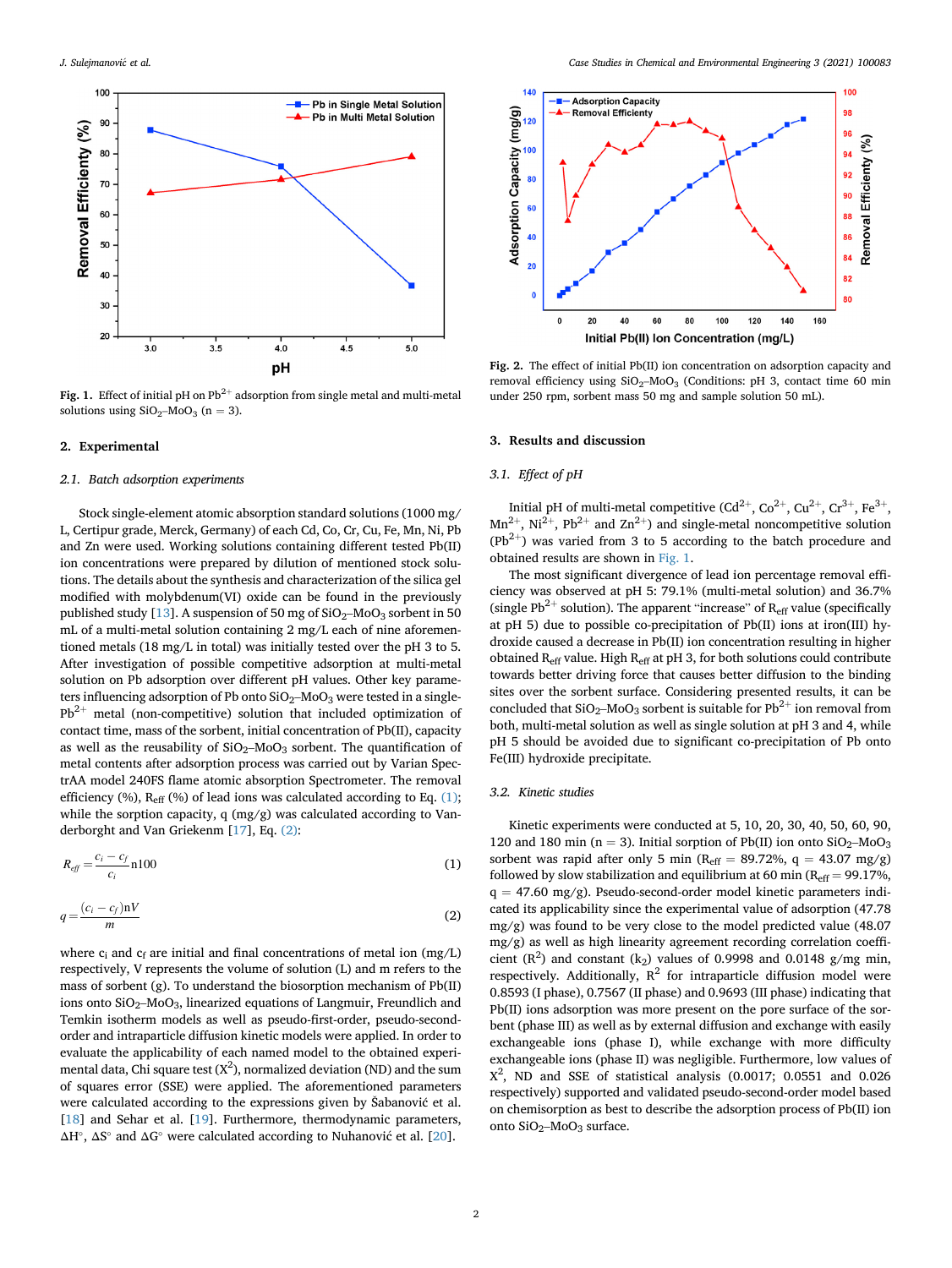#### <span id="page-3-0"></span>Table 1

Parameters of Langmuir, Freundlich and Temkin isotherm models for Pb(II) sorption onto  $SiO_2-MoO_3$  ( $q_{e,exp} = 121.94$  mg/g).

| Langmuir                              |                                      |                  |           | Freundlich                     |                |       | Temkin |       |                    |
|---------------------------------------|--------------------------------------|------------------|-----------|--------------------------------|----------------|-------|--------|-------|--------------------|
| $_{\rm m}$ (mg/g)<br>$q_{\text{max}}$ | <b>TF</b><br>$(dm^3/g)$<br>$K_{L,1}$ | $\mathbf{L}$<br> | $\rm R_L$ | $K_F$ (mg/g) $(dm^3/mg)^{1/n}$ | D <sup>2</sup> | 1/n   | Aт     | RT/b  | n <sup>2</sup><br> |
| 222.20                                | 0.06                                 | 0.932            | 0.893     | 15.49                          | 0.783          | 0.841 | 2.947  | 27.26 | 0.822              |

## <span id="page-3-1"></span>Table 2

Comparison of solution pH and Langmuir adsorption capacity values.

| Sorbent                                               | $q_{max}(mg/g)$ | pH  | Reference          |
|-------------------------------------------------------|-----------------|-----|--------------------|
| Imprinted silica sorbent                              | 61.90           | 4.5 | [14]               |
| SiO <sub>2</sub> /lignin                              | 89.02           | 5.0 | [15]               |
| $SiO2-Al2O3$                                          | 37.03           | 8.0 | [16]               |
| CuO nanosorbent                                       | 125.00          | 6.5 | $\lceil 21 \rceil$ |
| Crystalline mesoporous $ZrO_2 - Al_2O_3$              | 110.49          | 5.0 | [22]               |
| Graphene oxide-MgO                                    | 196.1           | 6.5 | [23]               |
| Pb(II) imprinted carbon nanofiber                     | 47.00           | 6.0 | $\sqrt{241}$       |
| Fe <sub>3</sub> O <sub>4</sub> @DHAQ_GO nanocomposite | 239.4           | 5.5 | $\sqrt{25}$        |
| $CeO2-ZrO2$ coated ACFs                               | 61.54           | 6.5 | $\lceil 26 \rceil$ |
| Polypyrrole-based activated carbon                    | 50.00           | 5.5 | [27]               |
| $SiO2 - MoO3$                                         | 222.20          | 3.0 | This work          |

<span id="page-3-2"></span>

Fig. 3. The effect of sorbent dosage on the adsorption of Pb(II) on  $SiO_2-MoO_3$  at pH 3, contact time 60 min under 250 rpm and with a sample volume of 50 mL.

## 3.3. Adsorption isotherms

According to [Fig. 2](#page-2-3), when the initial Pb(II) concentration was increased from 2 to 150 mg/L, the adsorption capacity increased from 2.16 to 121.94 mg/g, but at the same time, the removal efficiency (%) decreased from 93.25 to 80.86%. At lower concentrations up to 100 mg/ L, the metal ion could be quantitatively adsorbed on the abundantly available active sites. However, with higher concentrations of Pb(II), a saturation of binding sites occurred resulting in  $R$ < 90%. To infer the adsorption effect mechanism by characterizing the adsorption behaviour of SiO2–MoO3, different adsorption isotherm tests were performed and results are presented in [Table 1](#page-3-0). The experimental results fit best to the Langmuir isotherm model based on higher correlation coefficient ( $R^2 =$ 0.932).

Langmuir model suggests monolayer Pb(II) uptake without interaction between adsorbed species with a maximum capacity of 222.20 mg/ g. Calculated values of RL confirmed the favorability of the present process. Observed Pb(II) sorption capacity of  $SiO<sub>2</sub>$ –MoO<sub>3</sub> was found to be higher or comparable to other similar sorbents ([Table 2](#page-3-1)) except for Fe<sub>3</sub>O<sub>4</sub>@DHAQ\_GO nanocomposite. Additionally,  $SiO_2$ –MoO<sub>3</sub> sorbent has a stronger affinity to Pb(II) ions in acidic medium, regarding other mentioned sorbents, which is more favourable for the treatment of specific industrial wastewaters based on the high concentration of heavy metals.

### <span id="page-3-3"></span>Table 3 The thermodynamic parameters of adsorption with 150 mg/L Pb(II) onto  $SiO<sub>2</sub>$ Mo $O<sub>2</sub>$  (50 mg).

| $5.02 \div 0.000$ $0.000$ $0.000$    |                                      |                                  |                                              |                         |                          |  |  |  |
|--------------------------------------|--------------------------------------|----------------------------------|----------------------------------------------|-------------------------|--------------------------|--|--|--|
| Temperature<br>(K)                   | $q$ (mg/<br>g)                       | $R_{eff}$<br>(%)                 | $\Delta G$ (kJ/<br>mol)                      | $\Delta H$ (kJ/<br>mol) | $\Delta S$ (J/mol.<br>K) |  |  |  |
| 296.15<br>306.65<br>313.15<br>323.15 | 121.93<br>123.40<br>125.40<br>126.30 | 80.90<br>81.90<br>83.40<br>84.10 | $-18.60$<br>$-19.00$<br>$-19.20$<br>$-19.70$ | $-7.50$                 | 37.32                    |  |  |  |

Additionally, regarding lead adsorption, 100 mg of  $SiO_2-MoO_3$  could be successfully used in both column [[13\]](#page-4-12) and batch method applied to a concentration range from traces to 150 mg/L based on the high values of preconcentration factor (column:  $PF = 25$ , Recovery > 95%) and removal factor (batch: Reff>95%).

## 3.4. Effect of  $SiO<sub>2</sub>$ -MoO<sub>3</sub> dosage

The increase of sorbent dosage has increased removal efficiency and decreased sorption capacity for both tested initial Pb(II) ion concentrations ([Fig. 3\)](#page-3-2).

The optimal dosage for quantitative sorption of 100 mg/L (including lower concentrations) of Pb(II) ions was 50 mg (R>95%), while quantitative sorption ( $R_{\text{eff}} = 98.3\%$ ) of 150 mg/L Pb(II) ion was obtained by 100 mg of solid phase.

## 3.5. Effect of temperature and thermodynamic parameters

According to the results presented in [Table 3](#page-3-3), the removal of Pb(II) using  $SiO<sub>2</sub>$ –Mo $O<sub>3</sub>$  is not significantly temperature dependent with obtained  $R_{\text{eff}}$  values  $> 80\%$ . [Table 3](#page-3-3) also shows that the increase in temperature caused a decrease in ΔG values, indicating that the adsorption process is feasible and spontaneous, as well as exothermic  $(-\Delta H^{\circ})$ . Furthermore, the positive value of  $\Delta S^{\circ}$  indicates an increase in the randomness at the adsorbate/solution interface during lead (II) adsorption.

## 3.6. Regeneration and reuse of sorbent

In the present study, 15 probes were performed to extract Pb(II) ion from the solution to the sorbents surface under optimal conditions ( $pH =$ 3, 100 mg/L of Pb(II), during 60 min with 50 mg of sorbent). Afterwards, the sorbent was separated from the aqueous phase, soaked 2 h in 10 mL of 1.0 mol/L HNO<sub>3</sub> washed by distilled water then dried at 80  $\degree$ C for 24 h and used for new similar sorption cycle. At the second cycle, the Reff decreased to 82.60% corresponding to 82.76 mg/g adsorption capacity. The value remained almost constant for the other two successive adsorption-desorption cycles.

## 4. Conclusion

Sorption equilibrium was established for 60 min at pH 3 for single Pb(II) solution system while pH 5 was more suitable for multi-metal solution. The pseudo-second-order kinetic model and Langmuir isotherm model exhibited an excellent correlation with the experimental data for single solution of Pb(II). The maximum adsorption capacity of  $SiO<sub>2</sub>$ –MoO<sub>3</sub> for Pb(II) ions was found to be 222.20 mg/g that was higher